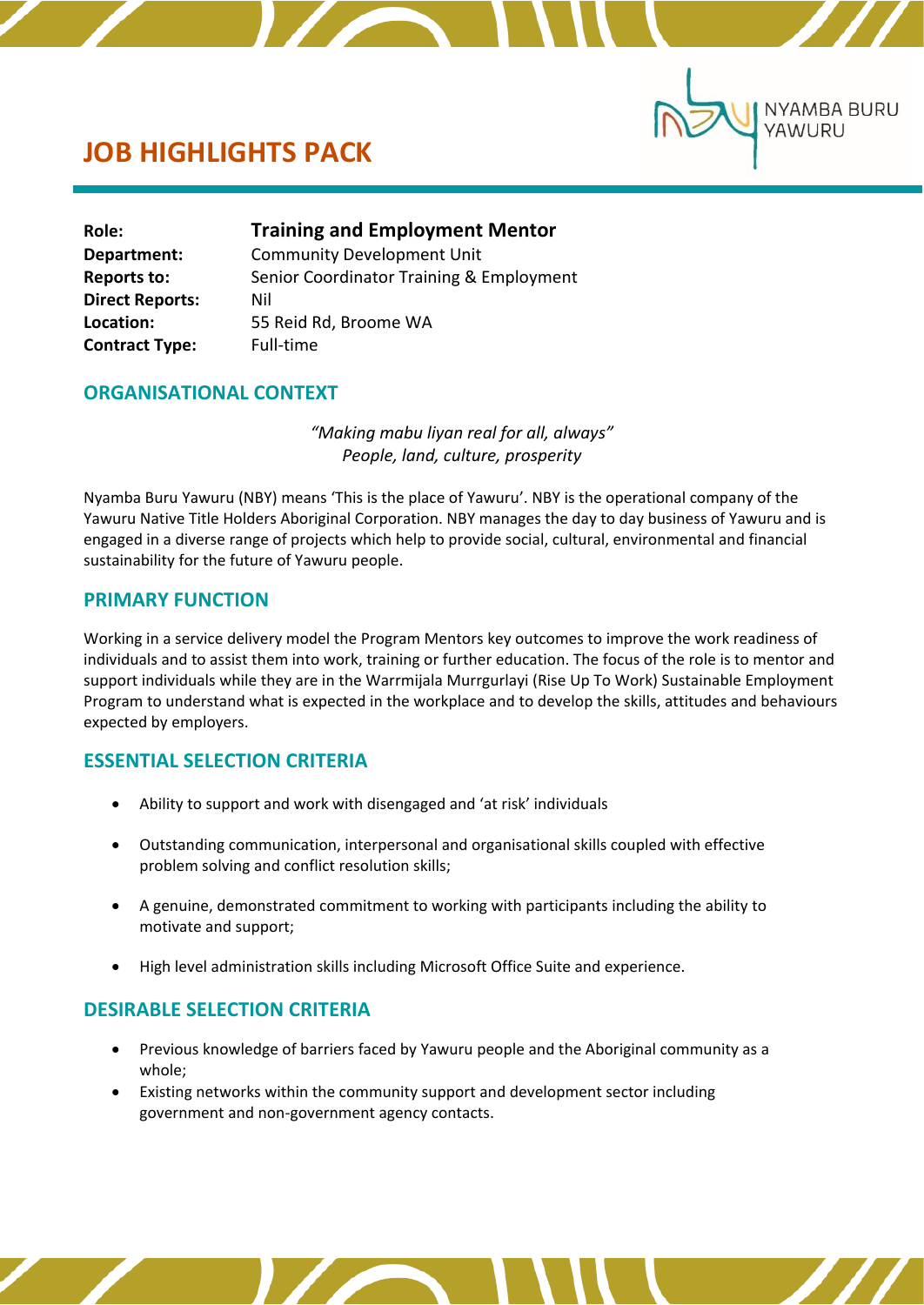

# **BENEFITS OF WORKING FOR NYAMBA BURU YAWURU**



## **BENEFITS:**

Salary: Attractive Salary Package plus 10% Superannuation

### Salary Packaging

As a registered Charitable Institution organisation, NBY employees are currently able to salary package up to \$15,899 per annum. Benefits such as Superannuation, Rent / Mortgage payments, credit card or loan payments and others are available to employees to package, which has taxation benefits to the employee.

As Broome is considered a Remote Area for Salary Packaging purposes, additional housing benefits may apply. For further information on salary sacrificing arrangements within the not-for-profit sector, you may refer to AccessPay website [accesspay.com.au/salary-packaging.](https://accesspay.com.au/salary-packaging/)

Relocation Benefits: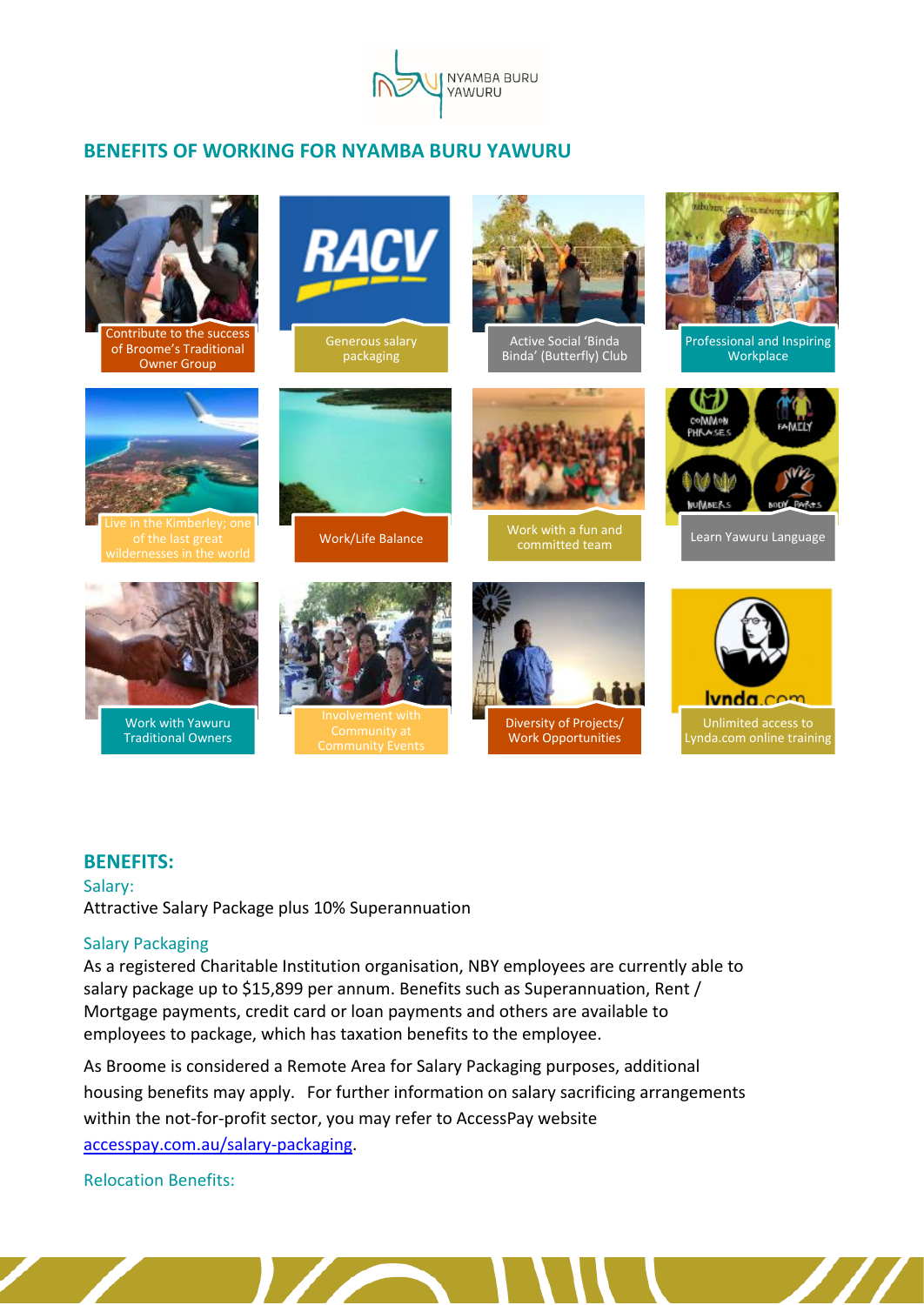

Relocation benefits are offered for the removal of the successful applicant's furniture and belongings from their place of residence to Broome.

### Leave:

4 weeks Annual Leave, 10 days Personal Leave

# **LOCATION**

Our office is located in Broome in the Kimberley region of Western Australia. Known for its' pearling history and tourism, Broome is a culturally diverse town, with a tropical climate and stunningly beautiful surrounds.

The permanent population is estimated at 15,857, growing to over 45,000 during the tourist season (May – October).

For more information:

<http://www.yawuru.com/>

<http://www.lonelyplanet.com/australia/western-australia/broome>

<http://www.visitbroome.com.au/>

<http://www.australia.com/en/places/broome.html>

# **APPLICATION PROCESS**

Applications should be sent electronically to [recruitment@yawuru.org.au](mailto:recruitment@yawuru.org.au) and addressed to:

Henrik Loos CPHR Manager HR and OD Nyamba Buru Yawuru PO Box 425 Broome, WA 6725 Please include the following in your application:

- 1. Cover Letter
- 2. Resume/ CV

Should you require further information relating to this position or process, we welcome your call on (08) 9192 9604.

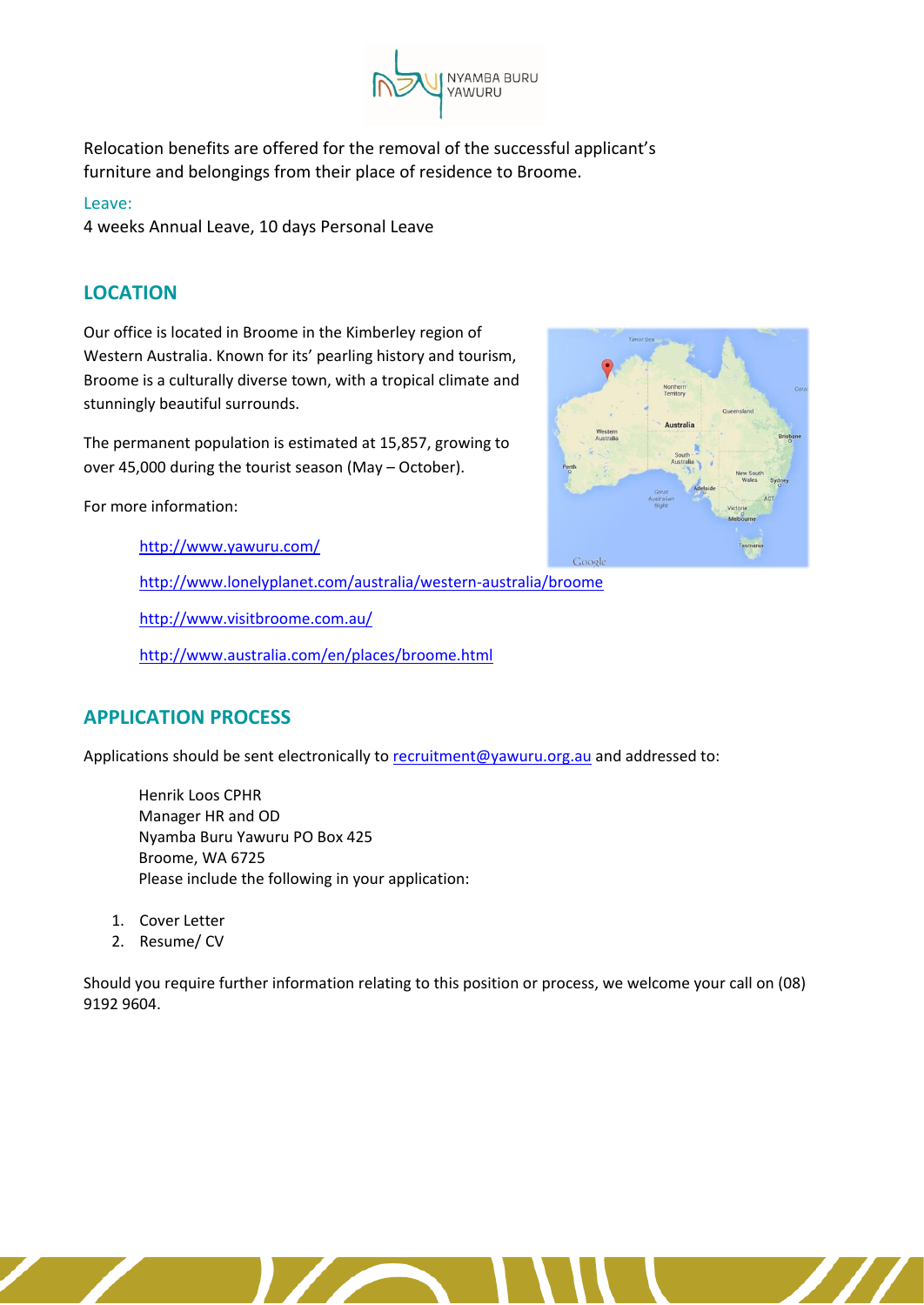

| <b>POSITION</b>                          | <b>LOCATION</b>                  | <b>REPORTING RELATIONSHIP</b>              |  |  |
|------------------------------------------|----------------------------------|--------------------------------------------|--|--|
| <b>Training and Employment Mentor</b>    | <b>Broome, Western Australia</b> | Warrmijala Murrgurlayi Program Coordinator |  |  |
| <b>ORGANISATIONAL CONTEXT</b>            |                                  |                                            |  |  |
| "Making mabu liyan real for all, always" |                                  |                                            |  |  |

*People, land, culture, prosperity*

Nyamba Buru Yawuru (NBY) means 'This is the place of Yawuru'. NBY is the operational company of the Yawuru Native Title Holders Aboriginal Corporation. NBY manages the day to day business of Yawuru and is engaged in a diverse range of projects which helps to provide social, cultural, environmental and financial sustainability for the future of Yawuru people.

#### **PRIMARY FUNCTION**

Working in a service delivery model the Program Mentors key outcomes to improve the work readiness of individuals and to assist them into work, training or further education. The focus of the role is to mentor and support individuals while they are in the Warrmijala Murrgurlayi (Rise Up To Work) Sustainable Employment Program to understand what is expected in the workplace and to develop the skills, attitudes and behaviours expected by employers.

| LINE MANAGEMENT RESPONSIBILITIES | <b>COMMUNICATIONS AND ENGAGEMENT RESPONSIBILITIES</b>                                                                                                                                                                                         |
|----------------------------------|-----------------------------------------------------------------------------------------------------------------------------------------------------------------------------------------------------------------------------------------------|
| NIL                              | Internal NBY colleagues<br>$\bullet$<br>Yawuru and non-Yawuru community stakeholders<br>$\bullet$<br>Community service partners and stakeholders<br>$\bullet$<br>Local employers and employer groups<br>$\bullet$<br>Local training providers |

#### **KEY RESPONSIBILITIES of POSITION**

### **PROVIDE QUALITY JOB PLACEMENT SERVICES TO INDIVIDUAL PARTICIPANTS AND EMPLOYERS**

- Mentor individuals while they are engaged in the Warrmijala Murrgurlayi Sustainable Employment Program
- Support participants to meet the requirements as part of the Service Delivery Plan
- Support individuals' development and employment aspirations through the 3<sup>rd</sup> Space Connections Coaching and Mentoring framework,identifying emerging issues and barriers to sustainable employment
- Maintain and supervise the regular personal and phone contact with individuals
- Support atrisk participants to re-engage into the program as quickly as possible
- Use of Outlook Calendar to manage schedule and contact with clients
- Engage with services to ensure best support is provided to the client
- Assist when required on all administrative, organisational and compliance requirements;

#### **INDIVIDUAL COMMITMENT**

### **Actively embrace the 3 rd Space Connections Coaching and Mentoring methodology and implement mentoring framework**

- Preparedness to work enthusiastically, consistently and innovate with participants to create purposeful futures;
- Actively embrace and integrate NBY's vision, mission and values into the role, and model appropriate behaviours;
- Work collaboratively with management and staff across the business in support of NBY's strategic objectives;
- Maintain a professional approach in the workplace;
- Ensure that Workplace Health and Safety guidelines are observed, implemented and improved;
- Conform to NBY's conditions of employment, code of conduct, and organisational policies and procedures;